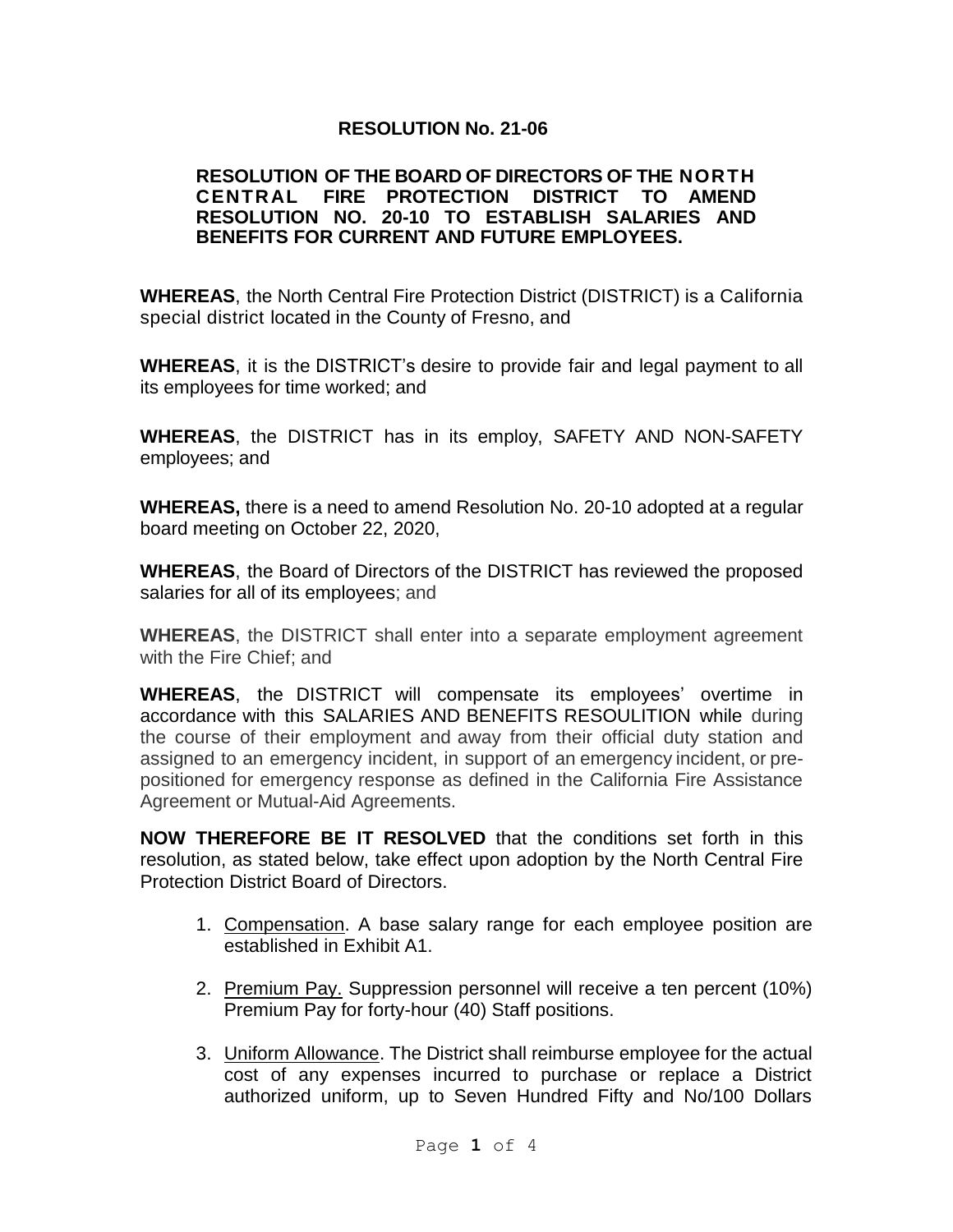(\$750.00) per fiscal year.

4. Vacation. All vacation time shall be earned and credited to permanent employees on a monthly basis. Mid-Management is credited 1/3 of their vacation hours on the first day of the Fiscal Year. Employees in the following job classes shall earn annual vacation per the following:

## 40-hour Shift Employees

- a. Up to and including five years of service ten (10) working days. Mid-Management 15 days
- b. Six years through ten years of service fourteen (14) working days. Mid-Management 17.5 days.
- c. Eleven years of service or more eighteen (18) working days. Mid-Management 20 days.

# 56-hour Shift Employees

- a. Up to and including five years of service five (5) shifts (120 hours). Mid-Management 7.5 shifts
- b. Six years through ten years of service seven (7) shifts (168 hours). Mid-Management 10 shifts
- c. Eleven years of service or more nine (9) shifts (216 hours). Mid-Management 12 shifts

\*Mid-Management are those position that are FSLA overtime exempt.

- 5. Sick Leave. Fifty-six (56) hour employees shall accrue sick leave at the rate of 12 hours a month, and forty (40) hour employees accrue sick leave at the rate of 8 hours a month. Part-time employees will be provided the state minimum required 24 hours (3 days) of sick leave at the beginning of each 12-month period.
- 6. Health and Welfare Contribution. The District will make available group medical, dental, optical and life insurance to all fulltime employees; however, DISTRICT's contribution shall be 80% of the total cost for these benefits with a maximum DISTRICT contribution of \$1,600 per month effective January 1, 2021.
- 7. Holiday Pay.

40-hour employees are eligible for a maximum of 88 hours of paid holiday time. When a holiday falls on a Sunday, the following Monday will be observed as the holiday. When a holiday falls on a Saturday, the preceding Friday will be observed as the holiday. Any employee whose regular assignment requires work on a holiday shall receive compensatory pay at straight time equal to the number of hours worked. Likewise, when the holiday falls on the employee's regularly scheduled day off, they shall receive one day of compensatory pay. No leave hours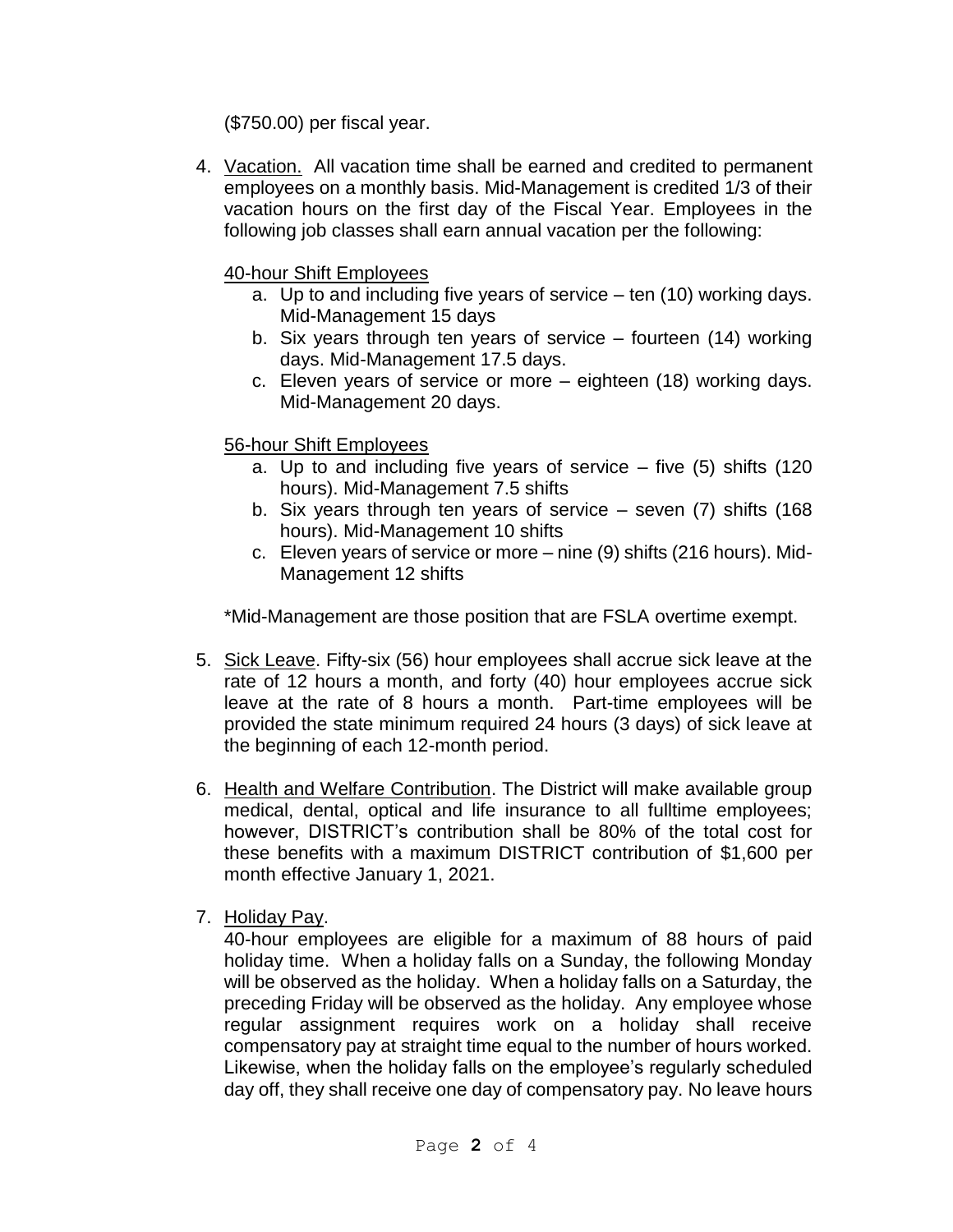shall carryover to the next year to be cashed out. The Fire Chief may on occasion assign certain employees to work on a designated holiday. When this occurs the employee shall receive on hour of paid overtime for each hour worked.

The District provides a maximum total of 88 hours paid holiday time per calendar year to 40-hour employees. This equals to ten (10) regular 8 hour workdays and two (2) ½ days or four (4) work hours each, on Christmas Eve Day, December 24th, and Friday afternoon prior to Easter Sunday.

56-hour employees are compensated an additional ½ time when working a District recognized holiday.

The District recognized holidays are:

- 1. New Year's Day, January 1
- 2. Martin Luther King Day, Third Monday in January
- 3. Washington's Birthday, Third Monday in February
- 4. Memorial Day, Fourth Monday in May
- 5. Independence Day, July 4
- 6. Labor Day, First Monday in September
- 7. Veterans Day, November 11
- 8. Thanksgiving Day, Fourth Thursday in November
- 9. Day After Thanksgiving Day
- 10.Christmas Day, December 25
- 8. Retirement.

The District adopted a 401(a) Defined Benefit Plan at a special board meeting held on December 12, 2018. Under this Plan, the District will contribute 10.3% for safety employees and 10.8% for non-safety employees of an employee's base salary.

\*\*\*\*\*\*\*\*\*\*\*\*\*

This Resolution supersedes and replaces all prior District resolutions establishing salaries and benefits to current and future employees as of the date of adoption of this resolution.

Passed and adopted at a regular meeting of the Board of Directors of the North Central Fire Protection District held on this 24th day of June 2021 by the following vote:

**AYES:**

**NOES:**